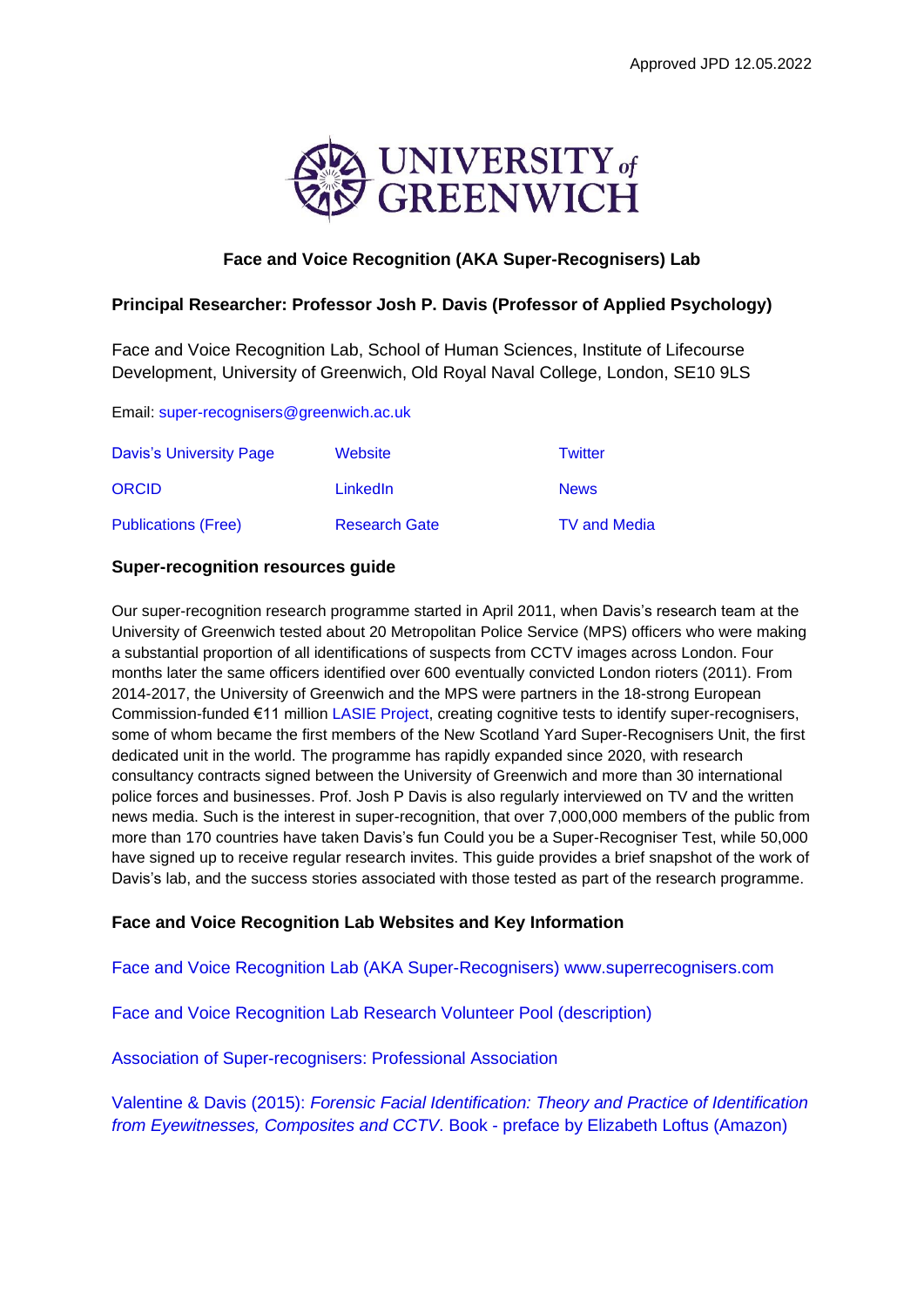#### **TV and visual media [\(more here\)](https://www.superrecognisers.com/media)**

2022: *In Your Face* [\(CBC\): Canadian Broadcasting Corporation TV Documentary](https://vimeo.com/664340666/f3918e49be) 

2021: *Crimewatch Live* [\(BBC1\): Live studio interview with Davis discussing super-face-](https://vimeo.com/528809417) and [super-voice-recognisers with West Midlands Police super-recogniser, Andy Pope \(Password](https://vimeo.com/528809417)   $=$  Crimewatch)

2018: *Fantastico* [\(Brazilian TV\): Visit to the University of Greenwich Face and Voice](https://g1.globo.com/fantastico/noticia/2018/12/02/scotland-yard-tem-equipe-de-investigadores-que-reconhecem-todos-os-rostos-de-uma-multidao.ghtml)  [Recognition Lab](https://g1.globo.com/fantastico/noticia/2018/12/02/scotland-yard-tem-equipe-de-investigadores-que-reconhecem-todos-os-rostos-de-uma-multidao.ghtml)

2018: *BBC World News*[: Live studio interview with Davis and ex-New Scotland Yard Super-](https://www.youtube.com/watch?v=fy1YlZ9PqJM)[Recogniser's Unit pioneer, Kenny Long](https://www.youtube.com/watch?v=fy1YlZ9PqJM)

2013: *This Morning* [\(ITV\): Live studio interview led by Philip Schofield and Holly Willoughby](http://youtu.be/THX0-CUmjWk)  [with Davis and retired Detective Chief Inspector Mick Neville \(then Head of the New](http://youtu.be/THX0-CUmjWk)  [Scotland Yard Super-Recogniser's Unit, now CEO Super-Recognisers International\)](http://youtu.be/THX0-CUmjWk)

#### **Written media articles featuring Davis and super-recognisers**

2021: *Washington Post* [\(USA\): Face and Voice Recognition Lab](https://www.washingtonpost.com/science/super-recognizer-facial-memory/2021/10/29/4cf80caa-2159-11ec-b3d6-8cdebe60d3e2_story.html)

2021: *Die Spiegel* [\(Germany\): German police force testing procedures](https://www.spiegel.de/wissenschaft/technik/bundespolizei-so-arbeiten-die-neuen-super-gesichtserkenner-a-460ab6bc-b37d-4466-aac0-3857a2f42ca4)

2020: *Vice*[: Feature on Kelly Hearsey \(civilian super-recogniser\) who has assisted with](https://www.vice.com/en/article/ep487p/how-police-are-using-super-recognizers-like-me-to-track-criminals)  [police investigations and worked in various security roles](https://www.vice.com/en/article/ep487p/how-police-are-using-super-recognizers-like-me-to-track-criminals) due to her skills

2018: *Wired*: Super-recognisers [and the Russian assassin's Novichok poison murder case](https://www.wired.co.uk/article/salisbury-novichok-poisoning-russia-suspects)

2016: *New Yorker*: Detailed highly informative [detailed easy to read description of the New](http://www.newyorker.com/magazine/2016/08/22/londons-super-recognizer-police-force)  [Scotland Yard Super-Recognisers Unit](http://www.newyorker.com/magazine/2016/08/22/londons-super-recognizer-police-force)

2015: *Daily Mail*: [Article that encouraged more than one million participants to take Davis's](http://www.dailymail.co.uk/sciencetech/article-3125173/Are-super-recogniser-test-one-elite-group-people-rarely-forgets-face.html)  ["Could you be a Super-Recogniser Test" in less than a month](http://www.dailymail.co.uk/sciencetech/article-3125173/Are-super-recogniser-test-one-elite-group-people-rarely-forgets-face.html) 

2015: *BBC Future*[: Article describing the early work of London's Metropolitan Police super](https://www.bbc.com/future/article/20150611-the-superpower-police-now-use-to-tackle-crime)[recognisers prior to the creation of the New Scotland Yard Super-Recogniser's Unit](https://www.bbc.com/future/article/20150611-the-superpower-police-now-use-to-tackle-crime)

## **Podcasts**

2022: *American Psychological Association*[: Davis and super-recogniser, Kelly Hersey](https://www.apa.org/news/podcasts/speaking-of-psychology/super-recognizers.html)

2022: *Frankfurter Allgemeine* [\(Germany\): Podcast on Frankfurt super-recognisers with Davis](https://www.faz.net/podcasts/f-a-z-podcast-fuer-deutschland/verdaechtige-in-fuenf-sekunden-erkennen-neue-spezialeinheit-super-recogniser-17804587.html)

2020: *[Department of Homeland Defense Journal](https://www.hdiac.org/podcast/super-recognizers-part-1-of-2/)* (USA): Two-part Podcast on super[recognisers with Davis and Robertson \(Strathclyde University\): Part 1](https://www.hdiac.org/podcast/super-recognizers-part-1-of-2/)